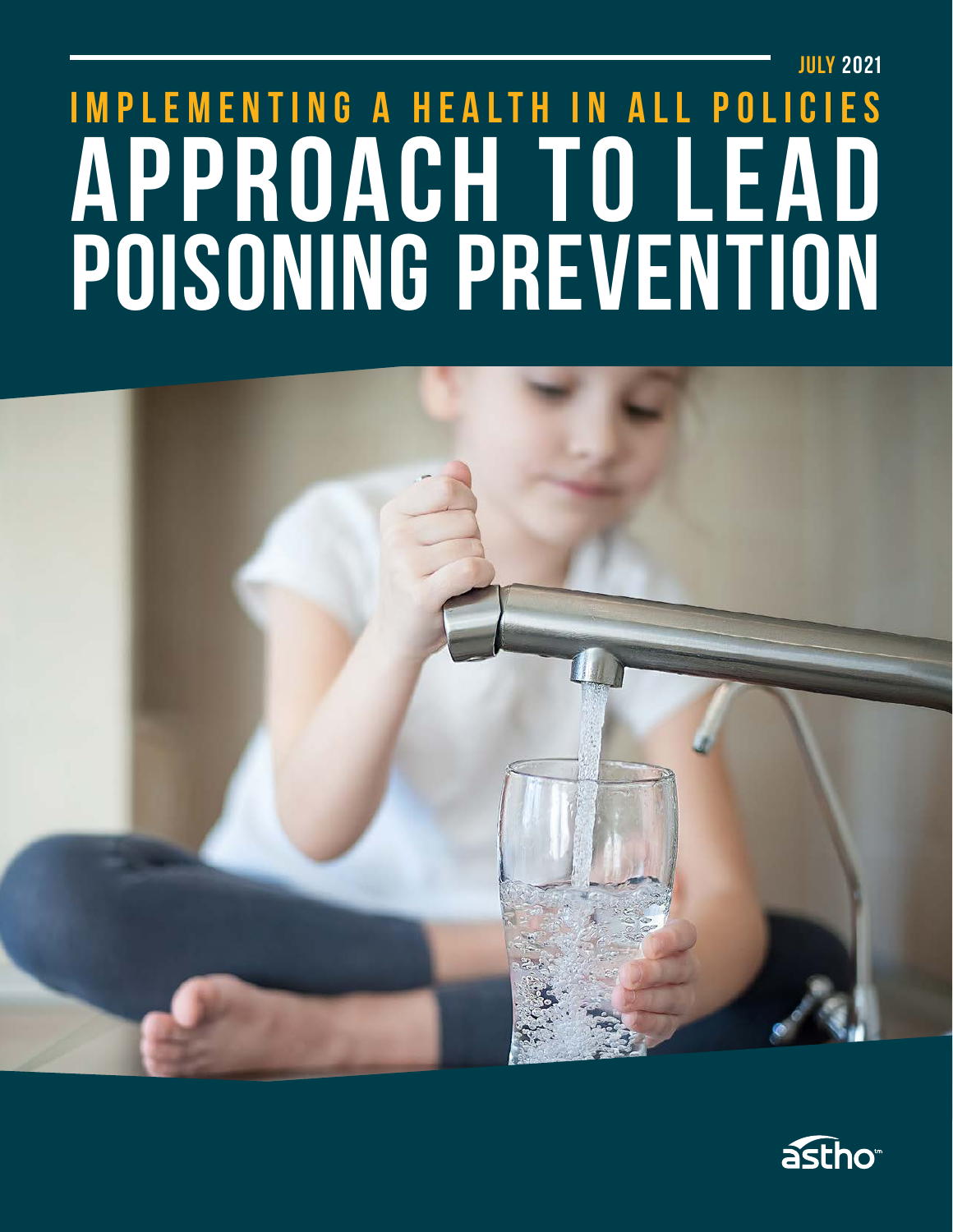### Background

One way to improve population health and equity is to work collaboratively with the sectors that shape social and environmental policies. Under a health in all policies (HiAP) approach, governmental entities can consider health and health equity in all decisions to improve health outcomes, mitigate health disparities, and achieve optimal health for all by establishing a multidisciplinary framework that facilitates cross-sector collaboration to unite and advance the health of the population.

In ASTHO's [HiAP Framework](https://www.astho.org/HiAP/Framework/), we provide a menu of activities to help state and territorial health agencies pursue HiAP (see Figure 1, below). The model organizes activities into four strategic phases: informational, consultative, engaging, and collaborative. These phases are based on the Policy Consensus Initiative model and flow from activities that are the least to the most collaborative. As the [model](https://www.pdx.edu/policy-consensus-center/publications) demonstrates, there are four main points on the spectrum of collaborative governance processes that provide opportunities for impact and change.

#### **Figure 1. ASTHO's HiAP Framework**

#### **IMPLEMENTATION ACTIVITIES**

- Build support for HiAP.
- Conduct trainings for health/other sector partners.
- Host a HiAP leadership institute.
- Integrate health impact assessments (HIAs)/ HiAP into local university curriculums.
- Collect and promote promising practices.
- Provide resources and support to local health departments.
- Share health data and metrics.
- Host partnering/ networking meetings.
- Create effective public messaging about HiAP and health equity.

- Invite participation from other sectors into state health planning processes or advisory groups.
- Provide health-based consultation to another sector.
- Address community concerns.

- Engage with stakeholders.
- Define a common language across sectors.
- Integrate HiAP into Affordable Care Act requirements.
- Integrate health considerations into funding mechanisms.
- Participate in a cross sectoral strategic planning process.
- INFORMATIONAL CONSULTATIVE ENGAGING COLLABORATIVE
	- Identify complimentary goals or activities with another partner agency.
	- Bolster existing agency programs and/or services.
	- Create or participate in multi-agency work groups, councils, or task forces.
	- Create health performance metrics across sectors.
	- Conduct HiAs or health lense analyses.
	- Educate policy makers about HiAP.
	- Integrate health considerations and/ or metrics into ongoing permitting or planning processes.
	- Fund HiAP initiatives jointly with another agency.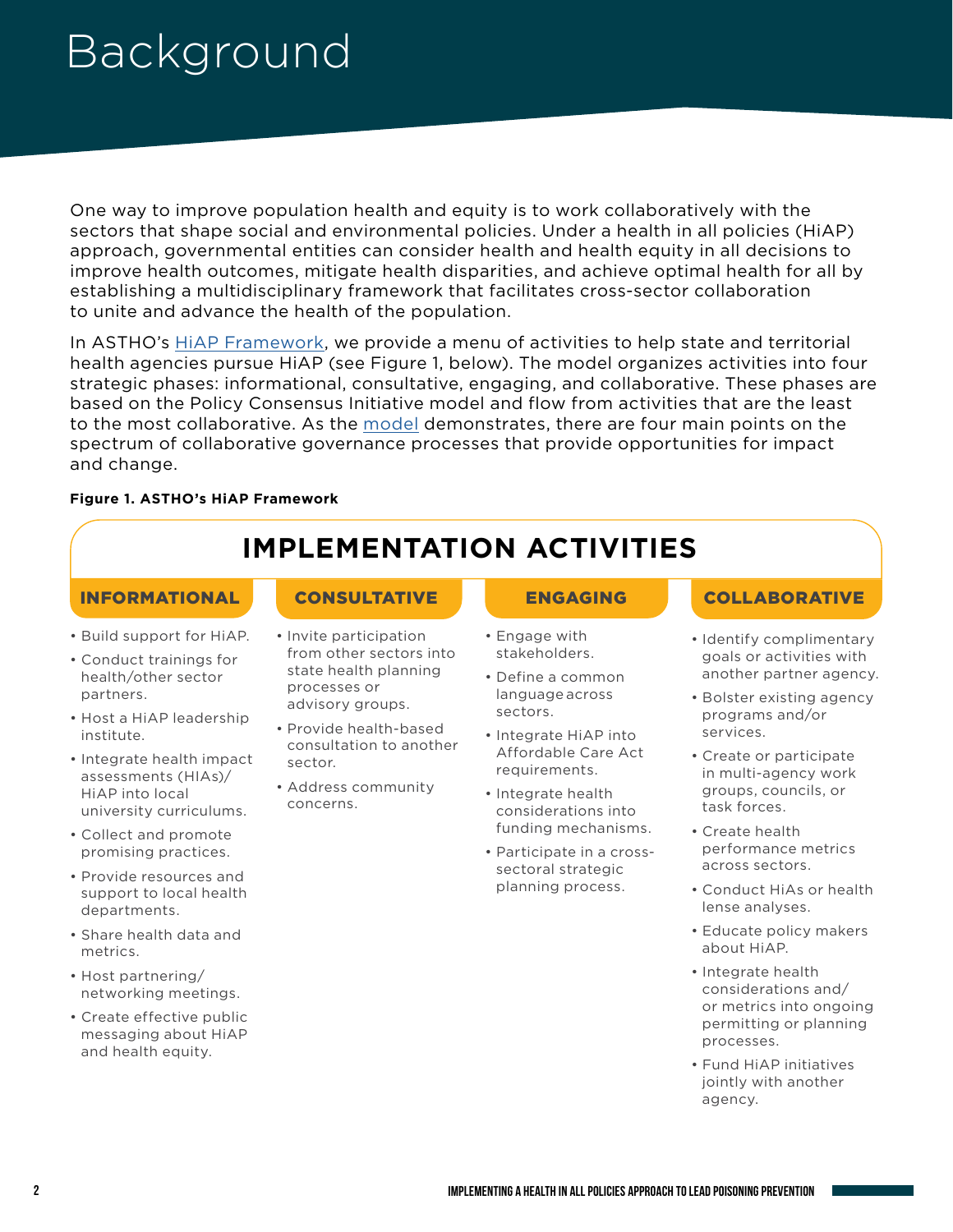## Health in All Policies and Lead



Many state and local health agencies have implemented [HiAP](https://www.astho.org/HiAP/Framework/) strategies as part of their lead prevention implementation program and activities. In 2020, ASTHO interviewed health agency staff from four states (Arizona, Georgia, New Jersey, and Ohio) to learn more about their state childhood lead poisoning prevention programs and better understand how each agency employs a HiAP approach in its programmatic work.

Although all four states used a HiAP approach to bolster their reach and capacity, each of their partnership activities fell into different phases along the spectrum of engagement. In addition, each agency was engaged in projects with activities that simultaneously fit into different stages of engagement, meaning that a single agency could span all four phases at the same time. This reaffirmed that there is no one-size-fits-all way of using HiAP. There were some natural places where early engagement was apparent across all of the states, as well as some go-to partners for lead programs (e.g., Medicaid, housing agencies, federally qualified health centers, and local lead coalitions). However, some states have also built more unique partnerships related to outreach, financing, and [environmental public health](https://www.cdc.gov/nceh/tracking/about.htm)  [tracking.](https://www.cdc.gov/nceh/tracking/about.htm)

This document catalogs activities implemented by the four states' lead poisoning prevention programs and aligns each activity with its corresponding phase of engagement. These examples are meant to show how other agencies may use a similar approach to incorporate HiAP into their lead poisoning prevention programs.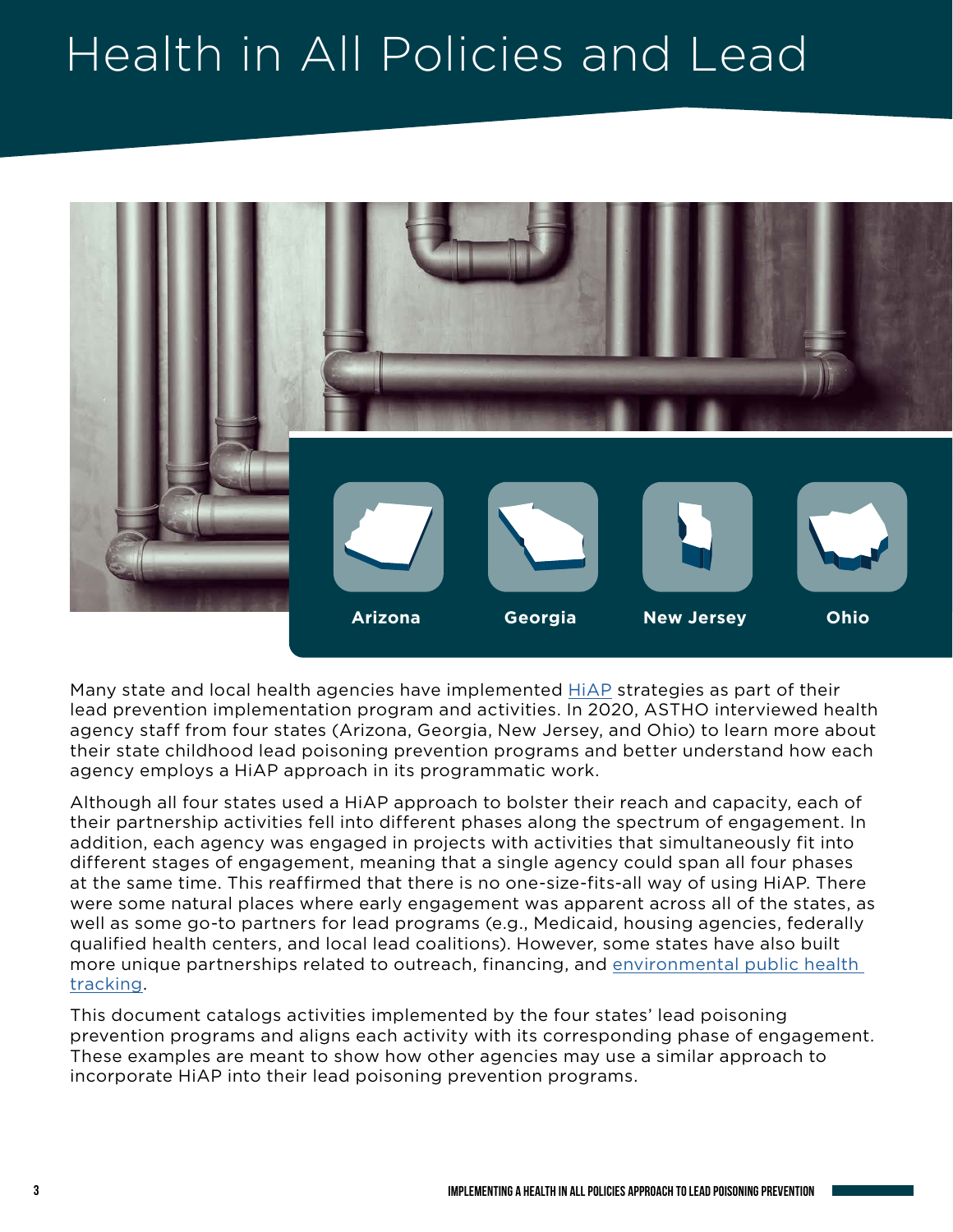## The Informational Phase

**In this phase, health agencies are helping to build out new or existing relationships with partner agencies that result in basic information exchange.**

This can take place through in-person events or through web-based trainings or other online events.

Current partners who work on topics with clear links to health (e.g., clinicians and housing agencies) are likely allies, but other partners in lead prevention can include departments of education and childcare

groups, economic and development service agencies, and community affairs agencies. Health agencies can initiate activities that result in information exchange to accomplish early successes with limited resources. Simply disseminating materials to partners or sitting in on a meeting to listen to a partner's priorities can be helpful for relationship building. This also supports a better understanding of the desired audience and can help you identify mutual goals. When reaching out to community groups, it is helpful to learn more about the languages spoken by the at-risk communities and provide educational materials that fit the languages of those most in need.

The Georgia Department of Public Health (GDPH) conducts outreach to partners at both the regional and local levels to provide lead poisoning prevention education and raise awareness in communities. GDPH invites partners to participate in educational efforts during special observances, such as National Lead Poisoning Prevention Week and National Healthy Homes Month, as well as local family events around Atlanta. GDPH is also able to identify at-risk areas for lead hazards by using geographic information system (GIS) mapping internally with other GDPH programs to prioritize state services to vulnerable communities.

In addition to organizing community events, GDPH has leveraged the opportunity to reach rural communities with disproportionately high rates of household lead exposures by working with organizers of the Georgia State Fair. Throughout this 10-day event, GDPH and lead coalition partners offer lead education directly to families and provide information on different aspects of healthy homes (e.g., healthy food, indoor air, mold, lead, safety and injury in the home, and water safety). GDPH's environmental health program helps arrange these educational booths, pays vendor fees, and organizes shifts to staff the full event. In addition, GDPH conducts direct outreach to pediatricians to help them stay up to-date on Medicaid recommendations for in-office blood lead level screenings. These occasions for information exchange can pave the way for future opportunities to establish more comprehensive partnerships.

Arizona's Childhood Lead Poisoning Prevention Program (ACLPPP) works closely with the state's environmental public health tracking division to share [data](https://www.azdhs.gov/preparedness/epidemiology-disease-control/environmental-health/environmental-public-health-tracking/index.php#health-effects-childhood-lead) on lead risk and screening. Like Georgia, Arizona used GIS data to create a lead risk map for high-risk areas of the state. Members of the public can add their address to an online program to see if they reside in an area of greater risk for housing with lead-based paint. The maps are also shared with healthcare providers so they can work with high-risk patients and encourage them to get tested for lead exposure. After originally publishing the map, ACLPPP saw a significant increase in screening rates. This initiative helped ACLPPP gain exposure and buy-in from partners and allowed Arizona to create a lead coalition with community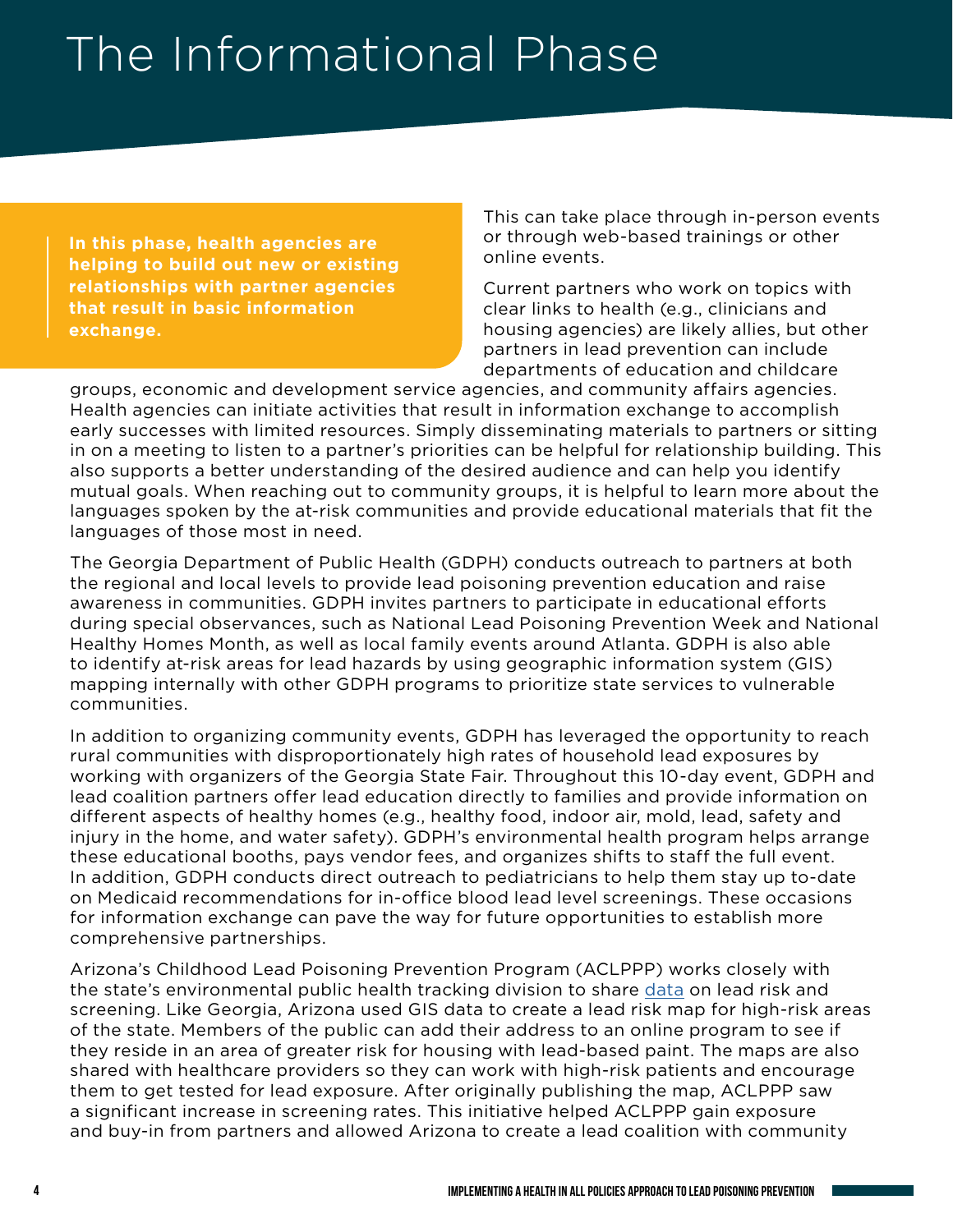

partners to help with health promotion around lead exposure and screenings.

The New Jersey Department of Health (NJDOH) has targeted efforts to engage pediatricians and increase lead poisoning prevention measures. The agency has created provider report cards focused on blood testing rates and developed and implemented a tiered recognition system for the top screening pediatricians in the state to identify the three highest rated pediatricians in each county. NJDOH provides certificates of recognition for the pediatricians based on the tier criteria, and the commissioner of health acknowledges tier winners on Twitter and Facebook. This work aims to keep communication open with healthcare providers and has helped to incentivize pediatric offices to increase their screening rates.

To better engage with healthcare providers, NJDOH provides public health detailing to provider offices, works with providers to offer parental education at primary care child visits and OB/GYN visits, and participates as an exhibitor at primary care conferences. Additionally, NJDOH hosts quarterly trainings about healthy homes for community health workers, as well as monthly LeadTrax classes. As part of their #kNOwLEAD campaign, the NJDOH has distributed laminated posters (or "[lead lammies](https://www.state.nj.us/health/childhoodlead/documents/Lead%20Poster%20RRS%20v4A%20pdf.pdf)") to providers to hand out to patients, which are available in both English and Spanish. They also hold school nurse webinars and do outreach to community doulas. All of these activities led by NJDOH provide a forum for two-way communication and build on the strengths and unique positions of each partner to advance lead poisoning prevention work in their communities.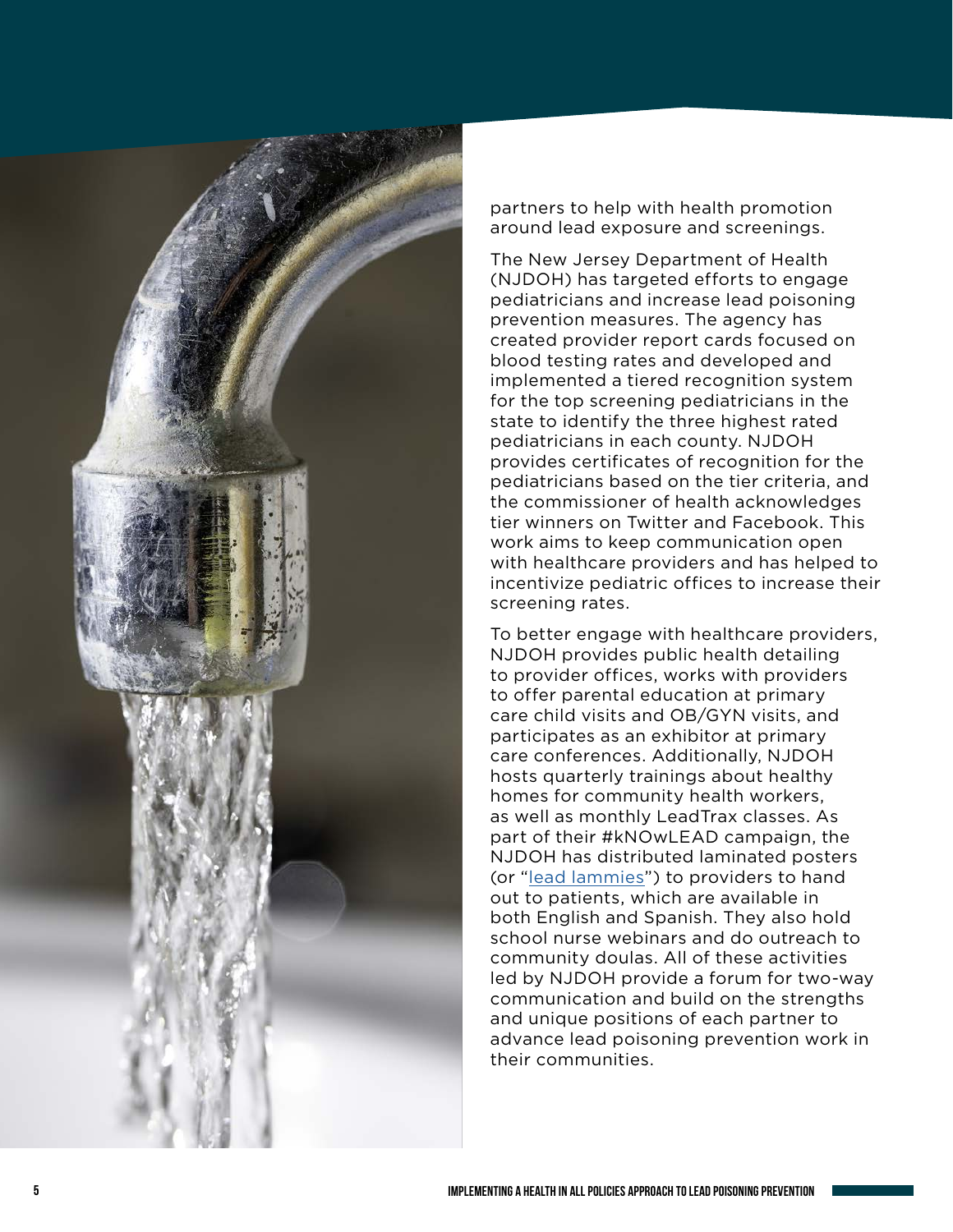### The Consultative Phase

**In the consultative phase, partners request feedback, advice, data, or input from other groups. The health agency may be driving the initiative when seeking consultation from a partner or supporting a partner's initiative when responding to requests for technical assistance or other needs.**

This work can help partners take advantage of other groups' levers and expertise to supplement the efforts to improve health outcomes. There are numerous opportunities for consultation to and from health agencies. For example, many states periodically undergo a multisectoral state planning process, form advisory groups for federally funded programs, and state agencies routinely provide feedback to one another on large-scale projects. Health agencies often receive questions and requests from community members, so working with partner agencies to gather information and respond to requests also falls in this category.

NJDOH consults with many partners to progress their lead poisoning prevention work. In all local jurisdictions, children with a blood lead level greater than 5 ug/dL are referred to in-home nurse case management, and

abatement is required for all residences where a child with an elevated blood lead level is found. This type of partnership between health agency and case management staff is accomplished through cross-jurisdictional agreements.

In cases where a lead hazard is present, NJDOH also works with the Department of Community Affairs, which provides administrative support and funds for abatement and remediation. In addition, NJDOH works with the state Medicaid agency on eligible cases and has linked New Jersey Medicaid Management Information Systems with NJDOH's blood lead registry and immunization registry as a way to streamline data communication. When lead is found in the pipes of a school or daycare center, NJDOH partners with the Department of Environmental Protection to initiate lead remediation for drinking water sources. These partnerships offer win-win opportunities for NJDOH staff and partners to build informational resources by disseminating educational materials to individuals most in need and build personnel resources by leveraging staff capacity to work on their mutual efforts to reduce health risks to children.

In Arizona, ACLPPP provides health-based technical assistance to non-health partners to address community concerns. For example, ACLPPP established an initiative to work with the state's childcare licensing bureau to educate facility managers about lead poisoning. In collaboration with this bureau, ACLPPP led a [yearlong project](https://www.azdhs.gov/licensing/childcare-facilities/water-screening/index.php) in 2017 to test drinking water in more than 1,000 child care facilities by collecting samples and testing them for lead in the state laboratory. ACLPPP shared the testing results and informational materials on tap flushing protocols with schools, facilities, and parents. Facilities that showed lead levels above the 15 parts per billion action level were given recommendations for determining the source of lead and remediation strategies to reduce lead levels in drinking water. ACLPPP also has a very strong partnership with the Arizona Department of Housing and Urban Development (HUD), which uses ACLPPP's lead data to inform and guide its lead outreach and training plan. HUD and ACLPPP regularly meet to discuss the current data and help HUD determine which jurisdictions would benefit from increased targeted outreach when lead hazard control grants become available. HUD will use the data to target the jurisdictions with the highest number of children with elevated blood lead levels.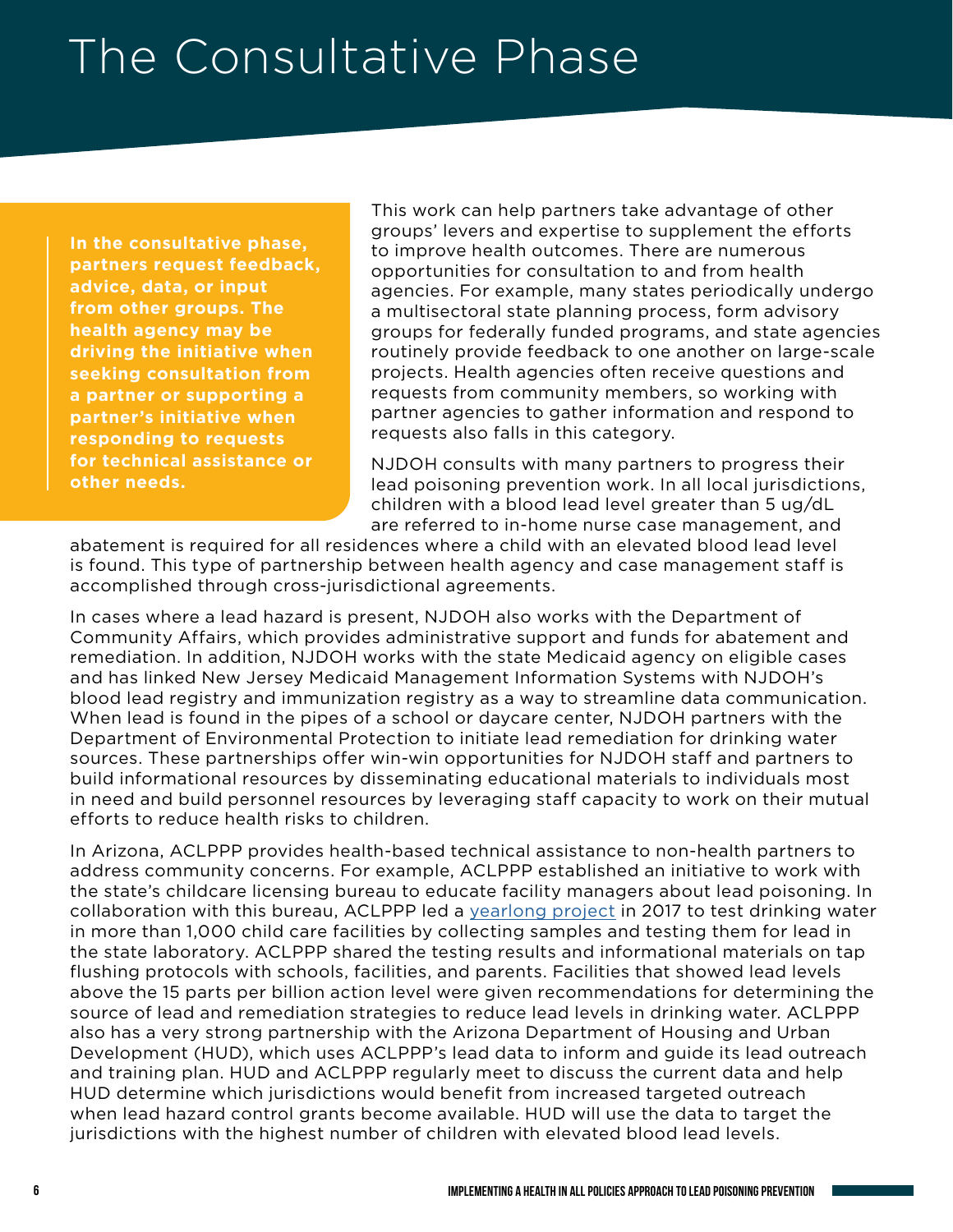### The Engaging Phase

**In the engaging phase, partners join the lead agency in planning and/or implementing activities. This is an opportunity for partners to generate solutions based on their extensive knowledge of issues.**

In this phase, partners work together more closely and may even participate in policy implementation as a team. While the lead agency may still retain control over the ultimate outcome, they consider and incorporate partner feedback into the process. Examples of engaging activities include defining a common language across sectors and partners or integrating health considerations into funding mechanisms. In this phase, participation in a multisectoral statewide or agency strategic planning process can provide opportunities to insert health into goals and strategies.

In Georgia, GDPH leads the [Georgia Healthy Homes Coalition](https://dph.georgia.gov/environmental-health/georgia-healthy-homes-coalition-ghhc) a broad, voluntary group of more than 70 members working to improve housing conditions throughout the state through education and outreach to key stakeholders and decision-makers. Each organization in the coalition can have a mutually beneficial working relationship with the Georgia Healthy Homes and Lead Poisoning Prevention Program, as each organization has recognized expertise and demonstrated leadership in its respective field. Coalition members include state agency representatives, university faculty, nonprofit organizations, and community groups and individuals. The group focuses on promoting healthier and safer housing conditions in Georgia, particularly for low-income families, children, older adults, non-White individuals, and other vulnerable populations.

The Ohio Department of Health (ODH) Lead Poisoning Prevention Program aims to ensure that the public receives safe and proper lead abatement, detection, and analytical services. As part of the Lead Licensure and Accreditation Program, ODH licenses lead risk assessors, lead abatement contractors, lead abatement workers, lead inspectors, and lead project designers. The program also approves lead training providers, clinical laboratories, and lead analytical laboratories. ODH partners with development services agencies to offset the costs of training contractors on lead safe remediation. The lead program also provides high efficiency particulate air vacuums for loan to the public through local health and housing agencies. The program dispenses information and educational pamphlets about lead poisoning and its prevention upon request and conducts training sessions for lead professionals, training providers, landlords, tenants, real estate agents, remodelers, medical personnel, and the public. As of 2020, the [Ohio Lead Abatement Tax Credit Program](https://odh.ohio.gov/wps/portal/gov/odh/know-our-programs/lead-abatement-tax-credit-program/lead-abatement-tax-credit-program) provides a state income tax credit of up to \$10,000 to Ohio property owners who incur qualifying lead abatement costs in connection with an eligible dwelling. This program aims to help more households with lead risks undertake abatement work and other mitigation measures.

In Arizona, collaboration with dedicated partners has been important for effectively helping vulnerable communities. For example, ACLPPP collaborates with resettlement agencies to provide education to refugee families about lead poisoning prevention and the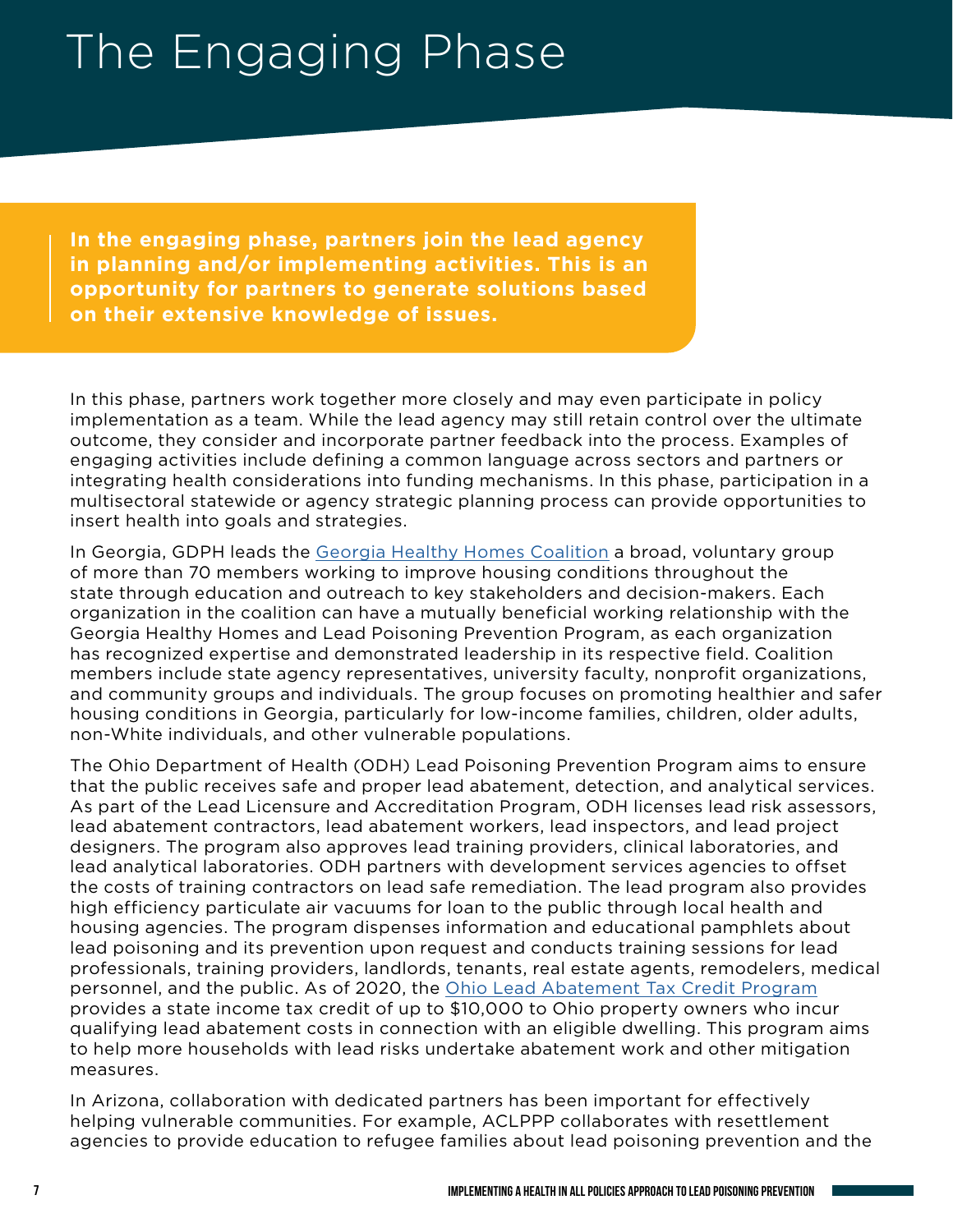need for additional blood lead testing. Partnering with the refugee resettlement agencies gave ACLPPP a means to remedy some of the language barriers and other challenges of coordinating care for refugee cases. ACLPPP sends biweekly reports to the resettlement agency to identify the medical provider of the case and help ensure the necessary followup care.





# **LEAD HAZARD WORK AREA KEEP OUT**

**NO SMOKING, EATING, OR DRINKING**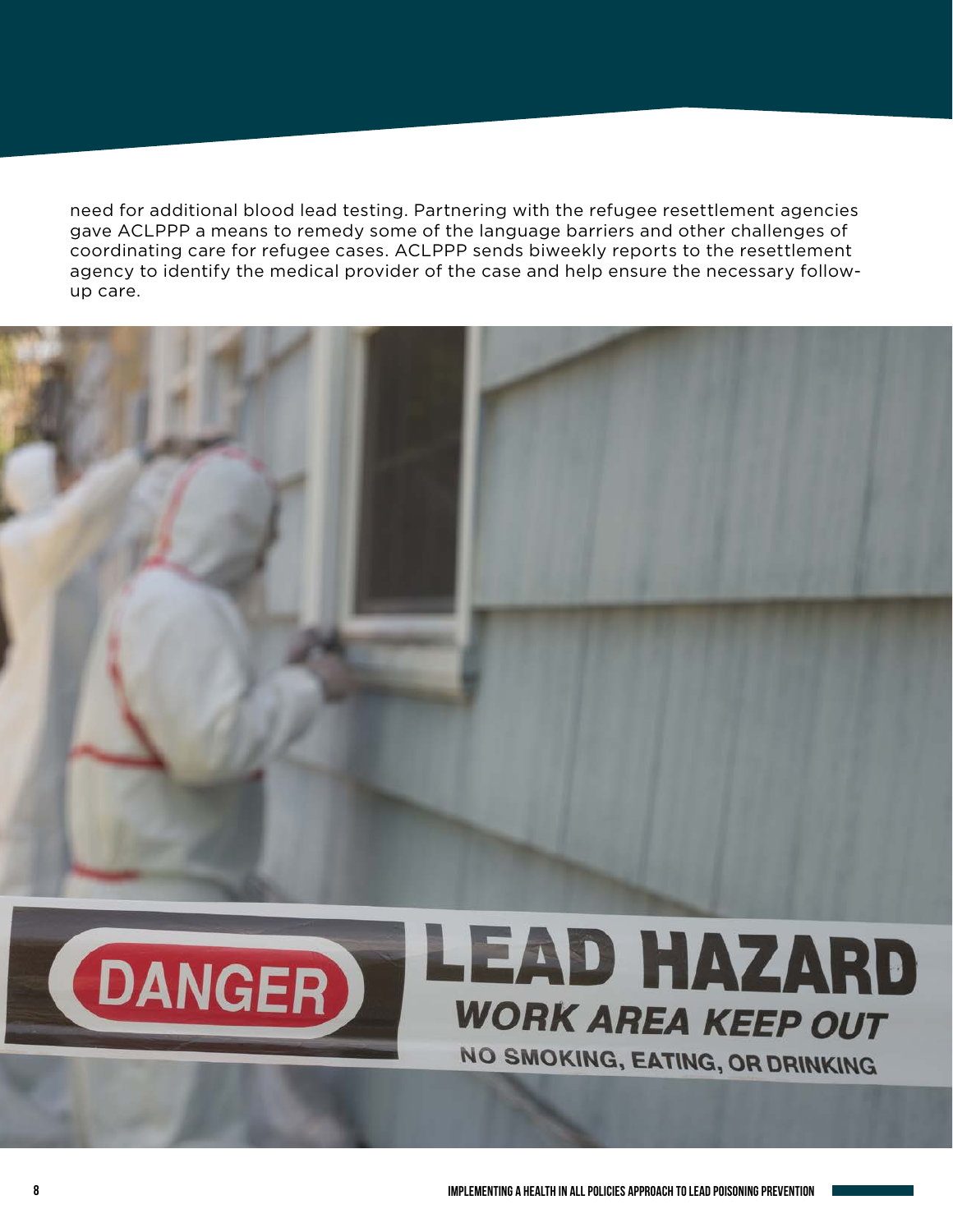#### The Collaborative Phase

**In the collaborative and highest phase of engagement, partners across sectors share responsibility in decision-making and implementation.**

This formal collaboration can often result in longer-term relationships and impacts. In this phase, partners have fortified relationships and have very functional working mechanisms with other agencies. In the collaborative phase, partners may have even worked together to create shared data systems or metrics for health.

In 2020, Georgia initiated the Georgia Immunization Registry (GRITS) system to address the gaps in lead testing through a data model that alerts medical providers if a child should be tested. Like most states, Georgia requires multiple childhood vaccinations, and GRITS serves as the state immunization registry system for these providers. The Georgia Childhood Lead Poisoning Prevention Program partnered with GRITS managers to add a lead testing module to the GRITS system to support medical providers who report lead testing results. The program also developed a zip code level predictive model that identifies the likelihood that a child in any Georgia zip code is at risk of lead exposure. This model is incorporated into the GRITS system to alert caregivers if testing is required or recommended.

NJDOH supports three perinatal care coalitions that were mobilized to address childhood lead poisoning: [Partnership for Maternal and Child Health of Northern New Jersey](https://partnershipmch.org); Central NJ Coalition, Monmouth County Health Department; and the [Southern New Jersey Perinatal](https://www.snjpc.org)  [Cooperative.](https://www.snjpc.org) NJDOH provides grant funding to these coalitions for primary prevention and outreach. Some of their activities include hosting screening events and developing and disseminating healthy homes toolkits. While these regional coalitions are supported by NJDOH, the meetings for each coalition are led by different stakeholders in their respective regions, exemplifying a distribution of leadership and ownership. NJDOH also partners with the Green Healthy Homes Initiative and **[Isles](https://isles.org) to deliver quarterly trainings to public** health professionals and provide technical assistance to public health and community partners. The New Jersey Health Homes Training Center, created by Isles, provides training and certification to public health staff and home health workers. In turn, both NJDOH and its partners benefit from staff trainings and capacity-building efforts to support healthy homes and lead poisoning prevention activities.

Ohio's state health improvement plan incorporates cross-cutting measures to incorporate HiAP across strategic priorities in all state agencies. This includes making connections between health and equity at the state leadership level and leveraging those partnerships to address social determinants of health. For example, the Ohio Governor's Lead Advisory Committee has facilitated connections between housing and health by seeking to address the challenge of homelessness in the state. The Ohio Department of Health also works in conjunction with other agencies to conduct health impact assessments for policy decisions being proposed in other sectors, such as housing and transportation.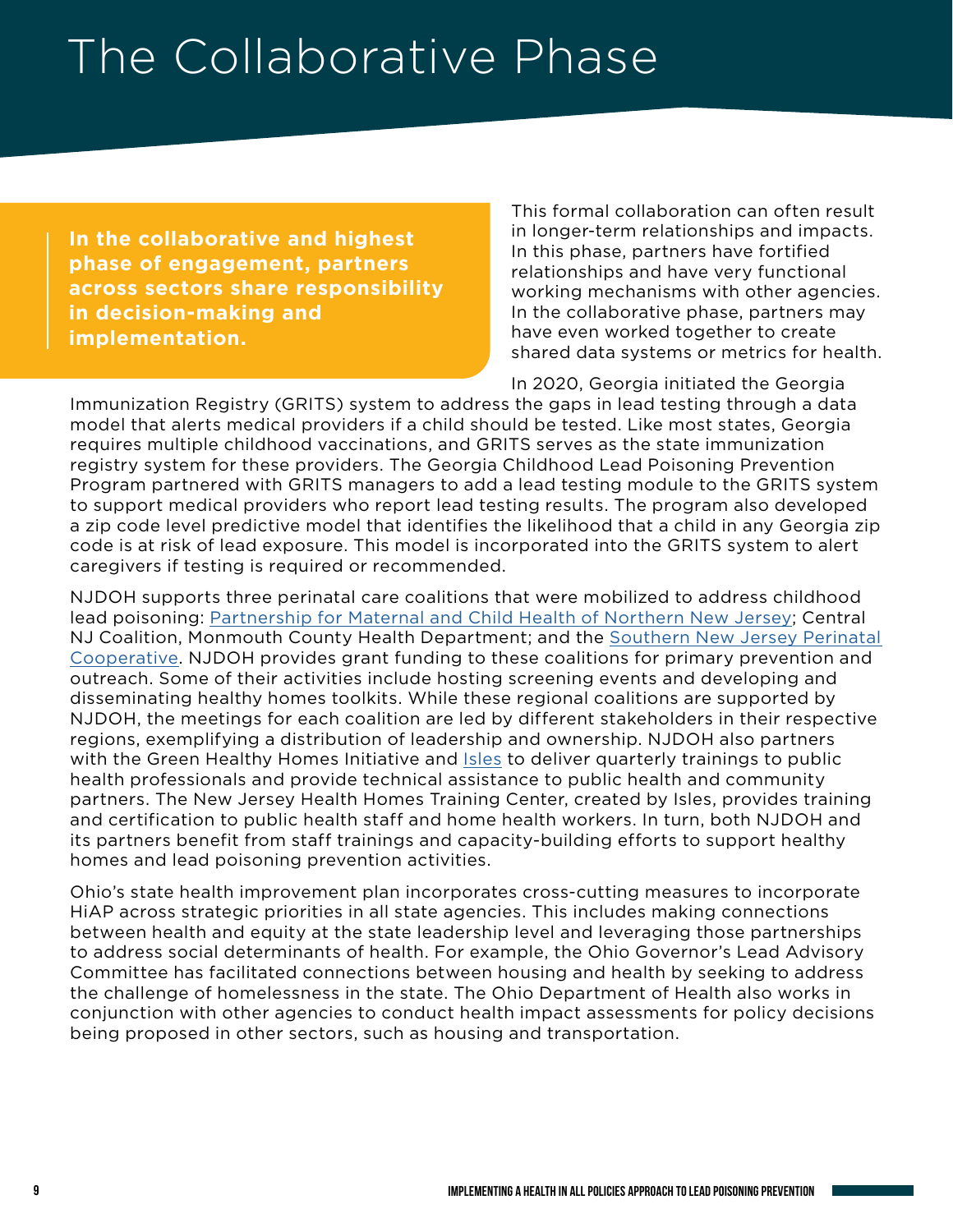### **Conclusion**

There is no one-size-fits-all approach to using a HiAP strategy to address lead poisoning prevention. When implementing HiAP activities, health agencies can exist in multiple phases of engagement at the same time, depending on the types of activities. For instance, an agency may be in the informational phase with a new partner, while at the same time in the consultative phase with another. ASTHO's HiAP Framework is meant to provide supportive details about the different phases of HiAP implementation and ways to collaborate with common partners, including Medicaid, state environmental agencies, and local lead and/or housing coalitions. Leveraging these partnerships can help health agencies expand their lead poisoning prevention work to meet the common goal of reducing the impacts of lead poisoning.

*This effort is supported through cooperative agreements with CDC's National Center for Environmental Health (CDC-RFA-OT18-1802: Strengthening Public Health Systems and Services through National Partnerships to Improve and Protect the Nation's Health).* 

**100 <b>IMPLEMENTING A HEALTH IN ALL POINT** IN ALL POINT IN ALL POINT IN ALL POINT IN A HEALTH IN A HEALTH IN A HEALTH IN A HEALTH IN A HEALTH IN A HEALTH IN A HEALTH IN A HEALTH IN A HEALTH IN A HEALTH IN A HEALTH IN A HEAL